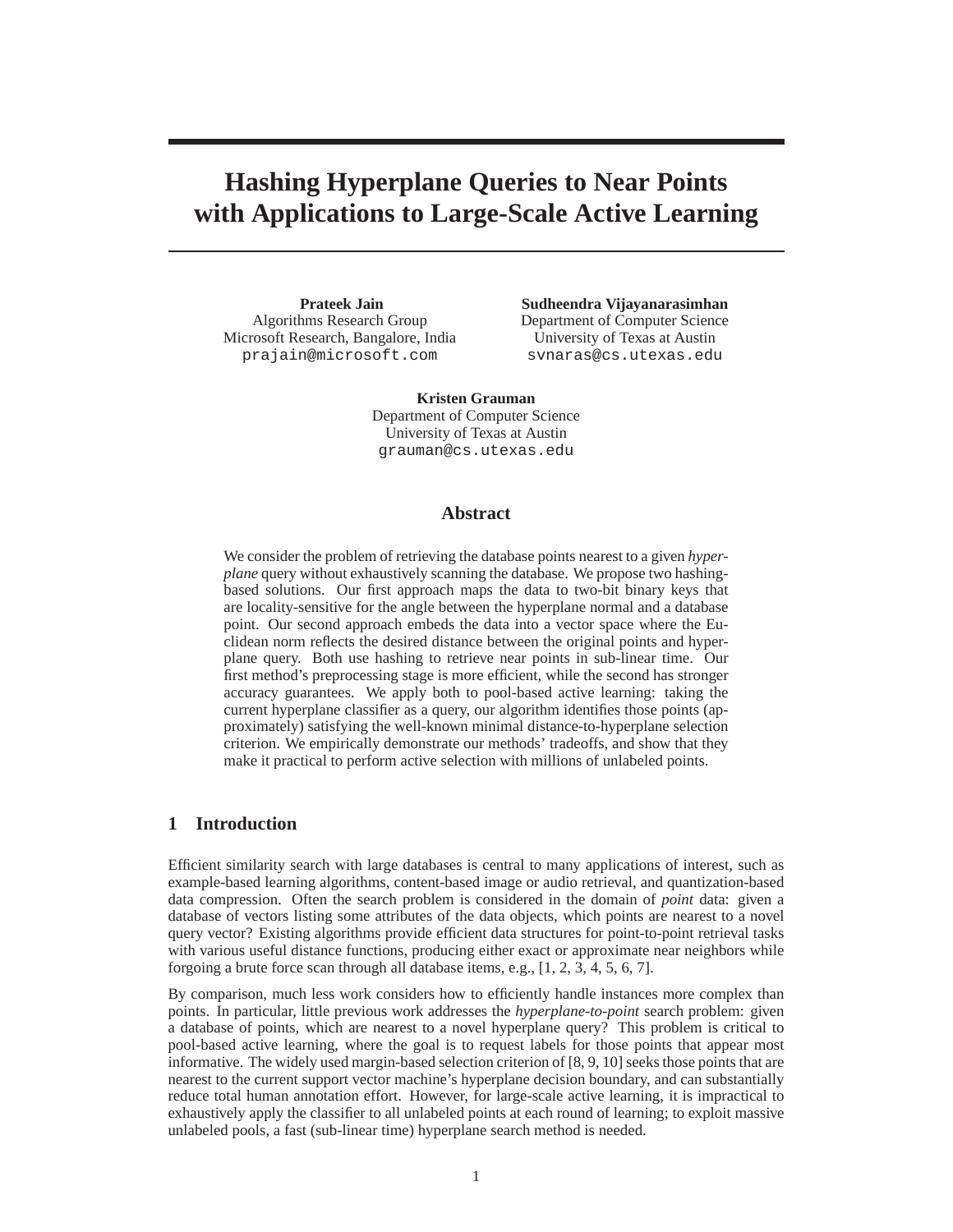To this end, we propose two solutions for approximate hyperplane-to-point search. For each, we introduce randomized hash functions that offer query times sub-linear in the size of the database, and provide bounds for the approximation error of the neighbors retrieved. Our first approach devises a two-bit hash function that is locality-sensitive for the angle between the hyperplane normal and a database point. Our second approach embeds the inputs such that the Euclidean distance reflects the hyperplane distance, thereby making them searchable with existing approximate nearest neighbor algorithms for vector data. While the preprocessing in our first method is more efficient, our second method has stronger accuracy guarantees.

We demonstrate our algorithms' significant practical impact for large-scale active learning with SVM classifiers. Our results show that our method helps scale-up active learning for realistic problems with massive unlabeled pools on the order of millions of examples.

# **2 Related Work**

We briefly review related work on approximate similarity search, subspace search methods, and pool-based active learning.

**Approximate near-neighbor search.** For low-dimensional points, spatial decomposition and treebased search algorithms can provide the exact neighbors in sub-linear time [1, 2]. While such methods break down for high-dimensional data, a number of *approximate* near neighbor methods have been proposed that work well with high-dimensional inputs. Locality-sensitive hashing (LSH) methods devise randomized hash functions that map similar points to the same hash buckets, so that only a subset of the database must be searched after hashing a novel query [3, 4, 5]. A related family of methods design Hamming space embeddings that can be indexed efficiently  $(e.g., [11, 12, 6])$ . However, in contrast to our approach, all such techniques are intended for vector/point data.

A few researchers have recently examined approximate search tasks involving subspaces. In [13], a Euclidean embedding is developed such that the norm in the embedding space directly reflects the principal angle-based distance between the original subspaces. After this mapping, one can apply existing approximate near-neighbor methods designed for points (e.g., LSH). We provide a related embedding to find the points nearest to the hyperplane; however, in contrast to [13], we provide LSH bounds, and our embedding is more compact due to our proposed sampling strategy. Another method to find the nearest subspace for a point query is given in [14], though it is limited to relatively lowdimensional data due to its preprocessing time/space requirement of  $O(N^{d^2 \log N})$  and query time of  $O(d^{10} \log N)$ , where N is the number of database points and d is the dimensionality of the data. Further, unlike [13], that approach is restricted to point queries. Finally, a sub-linear time method to map a *line* query to its nearest points is derived in [15]. In contrast to all the above work, we propose specialized methods for the hyperplane search problem, and show that they handle high-dimensional data and large databases very efficiently.

**Margin-based active learning.** Existing active classifier learning methods for *pool-based* selection generally scan all database instances before selecting which to have labeled next.<sup>1</sup> One well-known and effective active selection criterion for support vector machines (SVMs) is to choose points that are nearest to the current separating hyperplane [8, 9, 10]. While simple, this criterion is intuitive, has theoretical basis in terms of rapidly reducing the version space [8], and thus is widely used in practice (e.g., [17, 18, 19]). Unfortunately, even for inexpensive selection functions, very large unlabeled datasets make the cost of exhaustively searching the pool impractical. Researchers have previously attempted to cope with this issue by clustering or randomly downsampling the pool [19, 20, 21, 22]; however, such strategies provide no guarantees as to the potential loss in active selection quality. In contrast, when applying our approach for this task, we can consider orders of magnitude fewer points when making the next active label request, yet guarantee selections within a known error of the traditional exhaustive pool-based technique.

**Other forms of approximate SVM training.** To avoid potential confusion, we note that our problem setting differs from both that considered in [23], where computational geometry insights are combined with the QP formulation for more efficient "core vector" SVM training, as well as that considered in [19], where a subset of *labeled* data points are selected for online LASVM training.

<sup>&</sup>lt;sup>1</sup>We consider only a specific hyperplane criterion in this paper; see [16] for an active learning survey.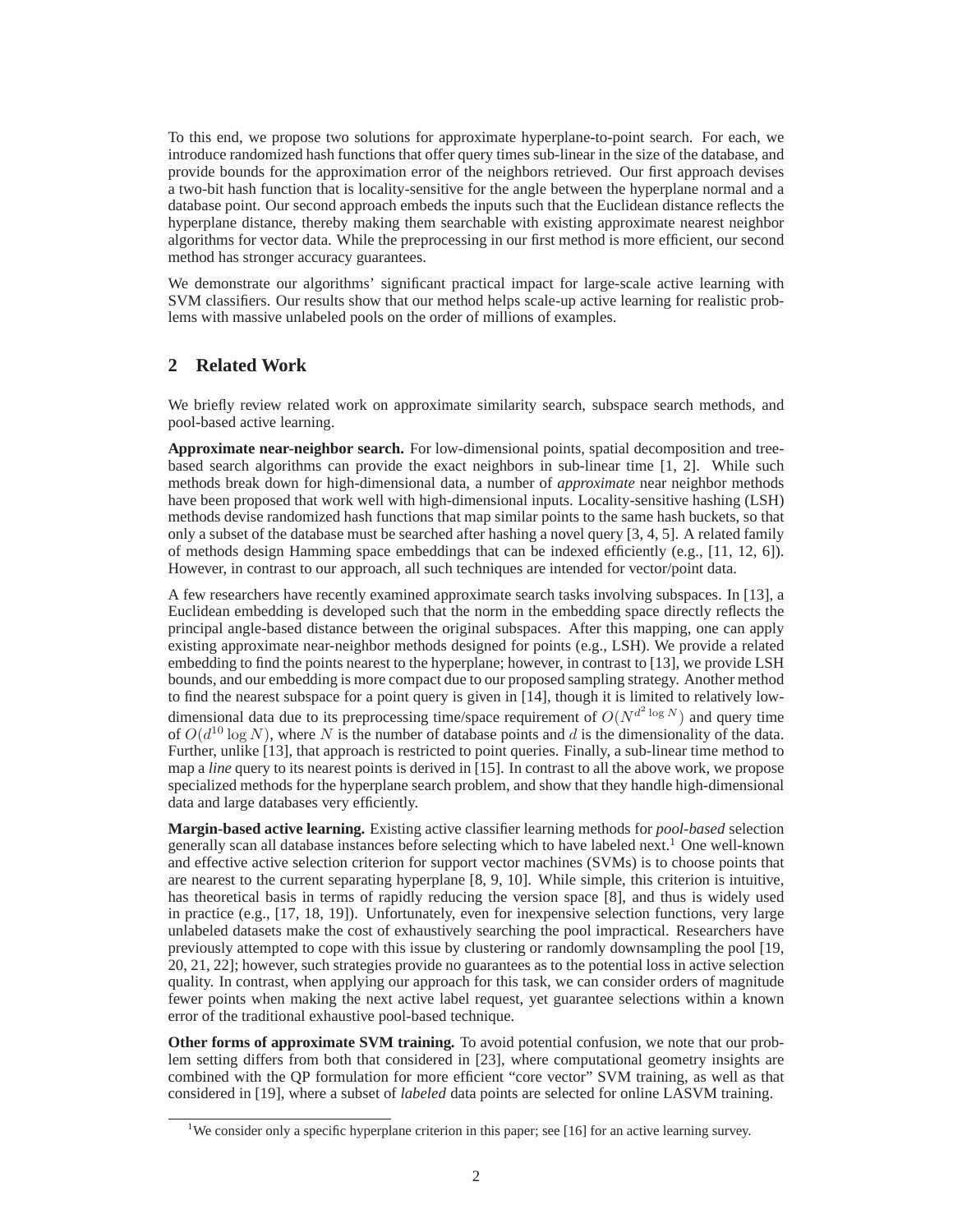# **3 Approach**

We consider the following retrieval problem. Given a database  $\mathcal{D} = [\mathbf{x}_1, \dots, \mathbf{x}_N]$  of N points in  $\mathbb{R}^d$ , the goal is to retrieve the points from the database that are closest to a given *hyperplane* query whose normal is given by  $w \in \mathbb{R}^d$ . We call this the *nearest neighbor to a query hyperplane* (NNQH) problem. Without loss of generality, we assume that the hyperplane passes through origin, and that each  $x_i$ ,  $w$  is unit norm. We see in later sections that these assumptions do not affect our solution.

The Euclidean distance of a point x to a given hyperplane  $h_w$  parameterized by normal w is:

$$
d(h_{\boldsymbol{w}}, \boldsymbol{x}) = \|(\boldsymbol{x}^T \boldsymbol{w})\boldsymbol{w}\| = |\boldsymbol{x}^T \boldsymbol{w}|.
$$
 (1)

Thus, the goal for the NNQH problem is to identify those points  $x_i \in \mathcal{D}$  that minimize  $|x_i^Tw|$ . Note that this is in contrast to traditional proximity problems, e.g., nearest or farthest neighbor retrieval, where the goal is to *maximize*  $x^T w$  or  $-x^T w$ , respectively. Hence, existing approaches are not directly applicable to this problem.

We formulate two algorithms for NNQH. Our first approach maps the data to binary keys that are locality-sensitive for the angle between the hyperplane normal and a database point, thereby permitting sub-linear time retrieval with hashing. Our second approach computes a sparse Euclidean embedding for the query hyperplane that maps the desired search task to one handled well by existing approximate nearest-point methods.

In the following, we first provide necessary background on locality-sensitive hashing (LSH). The subsequent two sections describe each approach in turn, and Sec. 3.4 reviews their trade-offs. Finally, in Sec. 3.5, we explain how either method can be applied to large-scale active learning.

#### **3.1 Background: Locality-Sensitive Hashing (LSH)**

Informally, LSH [3] requires randomized hash functions guaranteeing that the probability of collision of two vectors is inversely proportional to their "distance", where "distance" is defined according to the task at hand. Since similar points are assured (w.h.p.) to fall into the same hash bucket, one need only search those database items with which a novel query collides in the hash table.

Formally, let  $d(\cdot, \cdot)$  be a distance function over items from a set S, and for any item  $p \in S$ , let  $B(p, r)$  denote the set of examples from S within radius r from p.

**Definition 3.1.** [3] Let  $h<sub>H</sub>$  denote a random choice of a hash function from the family  $H$ . The family *H* is called  $(r, r(1 + \epsilon), p_1, p_2)$ −*sensitive for*  $d(·, ·)$  *when, for any*  $q, p \in S$ *,* 

- *if*  $p \in B(q, r)$  *then*  $\Pr[h_{\mathcal{H}}(q) = h_{\mathcal{H}}(p)] > p_1$ ,
- *if*  $p \notin B(q, r(1 + \epsilon))$  *then*  $\Pr[h_{\mathcal{H}}(q) = h_{\mathcal{H}}(p)] \leq p_2$ *.*

For a family of functions to be useful, it must satisfy  $p_1 > p_2$ . A k-bit LSH function computes a hash "key" by concatenating the bits returned by a random sampling of  $\mathcal{H}$ :  $g(p)$  =  $\left[h_{\mathcal{H}}^{(1)}(p), h_{\mathcal{H}}^{(2)}(p), \ldots, h_{\mathcal{H}}^{(k)}(p)\right]$ . Note that the probability of collision for close points is thus at least  $p_1^k$ , while for dissimilar points it is at most  $p_2^k$ . During a preprocessing stage, all database points are mapped to a series of l hash tables indexed by independently constructed  $g_1, \ldots, g_l$ , where each  $g_i$ is a  $k$ -bit function. Then, given a query  $q$ , an exhaustive search is carried out only on those examples in the union of the l buckets to which q hashes. These candidates contain the  $(r, \epsilon)$ -nearest neighbors (NN) for  $q$ , meaning if  $q$  has a neighbor within radius  $r$ , then with high probability some example within radius  $r(1 + \epsilon)$  is found.

In [3] an LSH scheme using projections onto single coordinates is shown to be locality-sensitive for the Hamming distance over vectors. For that hash function,  $\rho = \frac{\log p_1}{\log p_2} \leq \frac{1}{1+\epsilon}$ , and using  $l = N^{\rho}$ hash tables, a  $(1+\epsilon)$ -approximate solution can be retrieved in time  $O(N^{\frac{1}{(1+\epsilon)}})$ . Related formulations and LSH functions for other distances have been explored (e.g., [5, 4, 24]). Our contribution is to define two locality-sensitive hash functions for the NNQH problem.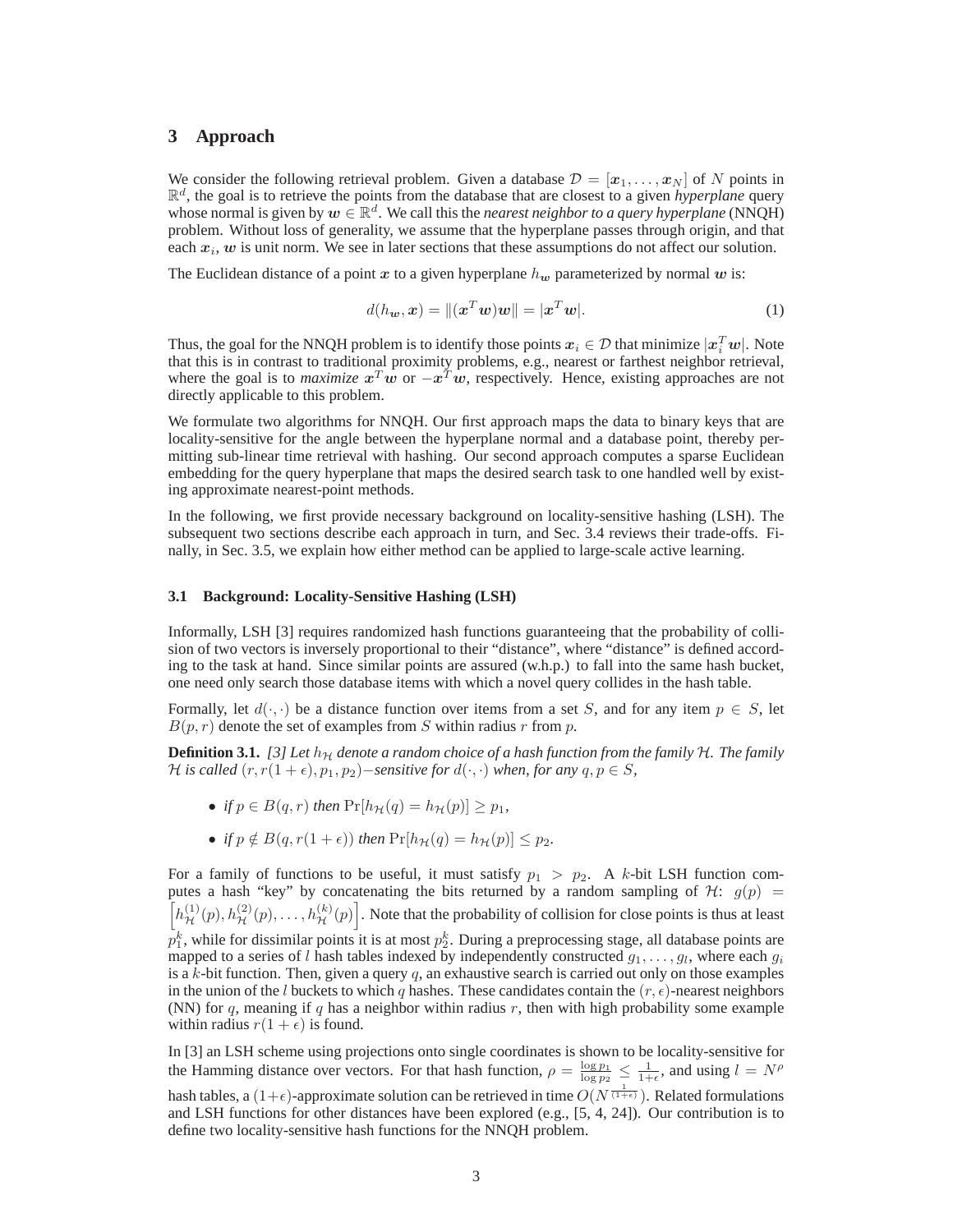#### **3.2 Hyperplane Hashing based on Angle Distance (H-Hash)**

Recall that we want to retrieve the database vector(s) x for which  $|\mathbf{w}^T\mathbf{x}|$  is minimized. If the vectors are unit norm, then this means that for the "good" (close) database vectors,  $w$  and  $x$  are almost perpendicular. Let  $\theta_{x,w}$  denote the angle between x and w. We define the distance  $d(\cdot, \cdot)$  in Definition 3.1 to reflect how far from perpendicular  $w$  and  $x$  are:

$$
d_{\theta}(\boldsymbol{x}, \boldsymbol{w}) = (\theta_{\boldsymbol{x}, \boldsymbol{w}} - \pi/2)^2.
$$
 (2)

Consider the following two-bit function that maps two input vectors  $a, b \in \mathbb{R}^d$  to  $\{0, 1\}^2$ :

$$
h_{\boldsymbol{u},\boldsymbol{v}}(\boldsymbol{a},\boldsymbol{b}) = [h_{\boldsymbol{u}}(\boldsymbol{a}),h_{\boldsymbol{v}}(\boldsymbol{b})] = [\text{sign}(\boldsymbol{u}^T\boldsymbol{a}),\text{sign}(\boldsymbol{v}^T\boldsymbol{b})],\tag{3}
$$

where  $h_u(a) = sign(u^Ta)$  returns 1 if  $u^Ta \ge 0$ , and 0 otherwise, and u and v are sampled independently from a standard d-dimensional Gaussian, i.e.,  $u, v \sim \mathcal{N}(0, I)$ .

We define our **hyperplane hash** (H-Hash) function family  $H$  as:

$$
h_{\mathcal{H}}(z) = \begin{cases} h_{u,v}(z, z), & \text{if } z \text{ is a database point vector,} \\ h_{u,v}(z, -z), & \text{if } z \text{ is a query hyperplane vector.} \end{cases}
$$

Next, we prove that this family of hash functions is locality-sensitive (Definition 3.1).

**Claim 3.2.** *The family*  $H$  *is*  $(r, r(1+\epsilon), \frac{1}{4} - \frac{1}{\pi^2}r, \frac{1}{4} - \frac{1}{\pi^2}r(1+\epsilon))$ -sensitive for the distance  $d_{\theta}(\cdot, \cdot)$ *, where*  $r, \epsilon > 0$ *.* 

*Proof.* Since the vectors u, v used by hash function  $h_{u,v}$  are sampled independently, then for a query hyperplane vector  $w$  and a database point vector  $x$ ,

$$
\Pr[h_{\mathcal{H}}(\boldsymbol{w}) = h_{\mathcal{H}}(\boldsymbol{x})] = \Pr[h_{\boldsymbol{u}}(\boldsymbol{w}) = h_{\boldsymbol{u}}(\boldsymbol{x}) \text{ and } h_{\boldsymbol{v}}(-\boldsymbol{w}) = h_{\boldsymbol{v}}(\boldsymbol{x})],
$$
  
= 
$$
\Pr[h_{\boldsymbol{u}}(\boldsymbol{w}) = h_{\boldsymbol{u}}(\boldsymbol{x})] \Pr[h_{\boldsymbol{v}}(-\boldsymbol{w}) = h_{\boldsymbol{v}}(\boldsymbol{x})]. \tag{4}
$$

Next, we use the following fact proven in [25],

$$
Pr[sign(\boldsymbol{u}^T\boldsymbol{a}) = sign(\boldsymbol{u}^T\boldsymbol{c})] = 1 - \frac{\theta_{\boldsymbol{a},\boldsymbol{c}}}{\pi},
$$
\n(5)

where u is sampled as defined above, and  $\theta_{a,c}$  denotes the angle between the two vectors a and c. Using  $(4)$  and  $(5)$ , we get:

$$
\Pr[h_{\mathcal{H}}(\boldsymbol{w}) = h_{\mathcal{H}}(\boldsymbol{x})] = \frac{\theta_{\boldsymbol{x},\boldsymbol{w}}}{\pi} \left(1 - \frac{\theta_{\boldsymbol{x},\boldsymbol{w}}}{\pi}\right) = \frac{1}{4} - \frac{1}{\pi^2} \left(\theta_{\boldsymbol{x},\boldsymbol{w}} - \frac{\pi}{2}\right)^2.
$$

Hence, when  $\left(\theta_{x,w} - \frac{\pi}{2}\right)^2 \le r$ ,  $Pr[h_{\mathcal{H}}(w) = h_{\mathcal{H}}(x)] \ge \frac{1}{4} - \frac{r}{\pi^2} = p_1$ . Similarly, for any  $\epsilon > 0$ such that  $(\theta_{\boldsymbol{x},\boldsymbol{w}} - \frac{\pi}{2})^2 \ge r(1+\epsilon)$ ,  $\Pr[h_{\mathcal{H}}(\boldsymbol{w}) = h_{\mathcal{H}}(\boldsymbol{x})] \le \frac{1}{4} - \frac{r(1+\epsilon)}{\pi^2} = p_2$ .

We note that unlike traditional LSH functions, ours are asymmetric. That is, to hash a database point x we use  $h_{u,v}(x, x)$ , whereas to hash a query hyperplane w, we use  $h_{u,v}(w, -w)$ . The purpose of the two-bit hash is to constrain the angle with respect to both w and  $-w$ , so that we do not simply retrieve examples for which we know only that x is  $\pi/2$  *or less* away from w.

With these functions in hand, we can now form hash keys by concatenating  $k$  two-bit pairs from  $k$ hash functions from  $H$ , store the database points in the hash tables, and query with a novel hyperplane to retrieve its closest points (see Sec. 3.1).

The approximation guarantees and correctness of this scheme can be obtained by adapting the proof of Theorem 1 in [3] (see supplementary file). In particular, we can show that with high probability, our LSH scheme will return a point within a distance  $(1 + \epsilon)r$ , where  $r = \min_i d_\theta(\mathbf{x}_i, \mathbf{w})$ , in time  $O(N^{\rho})$ , where  $\rho = \frac{\log p_1}{\log p_2}$ . As  $p_1 > p_2$ , we have  $\rho < 1$ , i.e., the approach takes sub-linear time for all values of  $r, \epsilon$ . Furthermore, as  $p_1 = \frac{1}{4} - \frac{r}{\pi^2}$ , and  $p_2 = \frac{1}{4} - \frac{r(1+\epsilon)}{\pi^2}$ ,  $\rho$  can also be bounded as  $\rho \leq \frac{1-\log(1-\frac{4r}{\pi^2})}{1+\frac{\pi^2}{4r}\log 4}$ . Note that this bound for  $\rho$  is dependent on r, and is more efficient for larger

values of  $r$ . See the supplementary material for more discussion on the bound.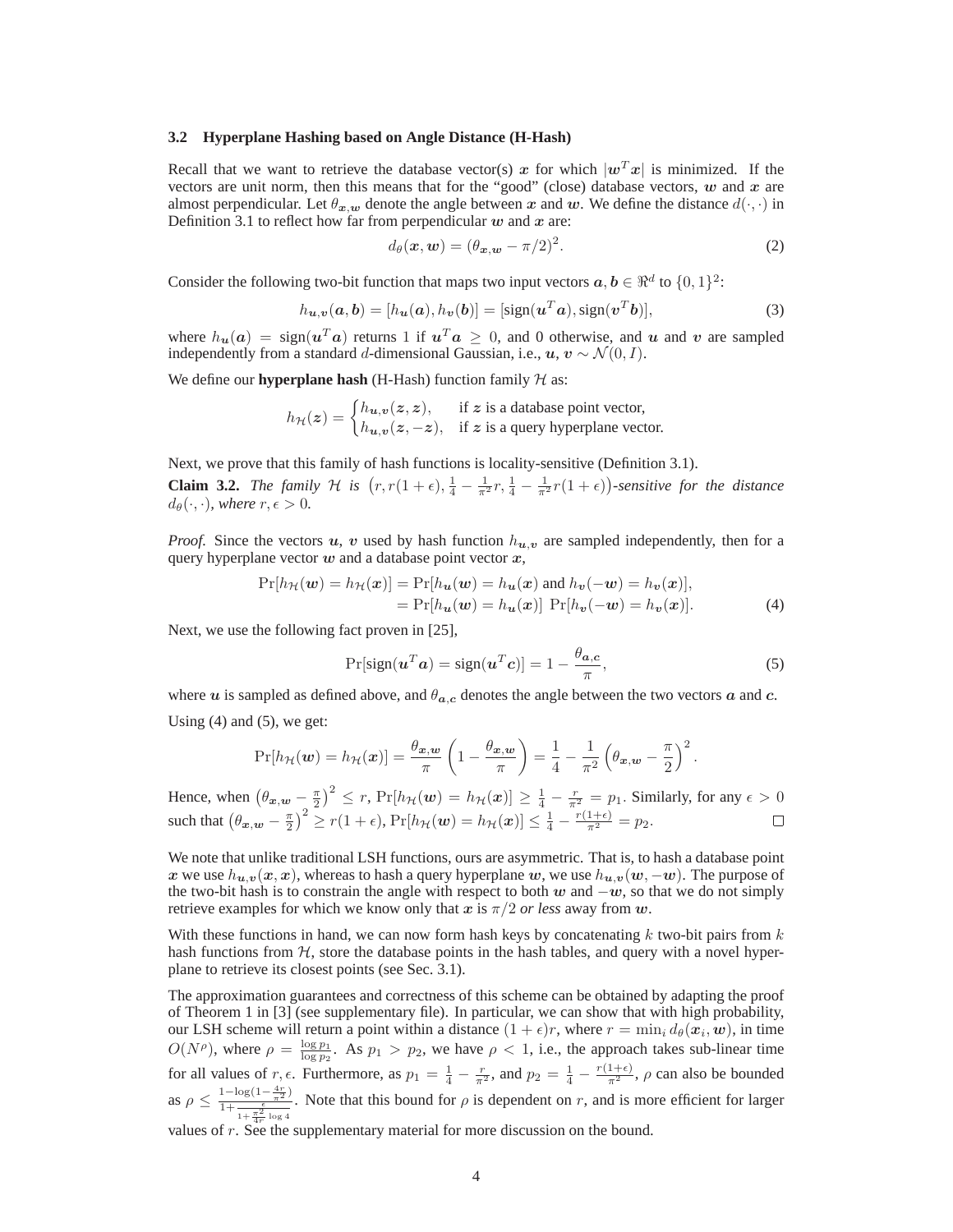#### **3.3 Embedded Hyperplane Hashing based on Euclidean Distance (EH-Hash)**

Our second approach for the NNQH problem relies on a Euclidean embedding for the hyperplane and points. It offers stronger bounds than the above, but at the expense of more preprocessing.

Given a d-dimensional vector  $a$ , we compute an embedding inspired by [13] that yields a  $d^2$ dimensional vector by vectorizing the corresponding rank-1 matrix  $aa^T$ :

$$
V(a) = \text{vec}(aa^T) = \begin{bmatrix} a_1^2, a_1 a_2, \dots, a_1 a_d, a_2^2, a_2 a_3, \dots, a_d^2 \end{bmatrix},
$$
(6)

where  $a_i$  denotes the *i*-th element of  $a$ . Assuming  $a$  and  $b$  to be unit vectors, the Euclidean distance between the embeddings  $V(a)$  and  $-V(b)$  is given by  $||V(a) - (-V(b))||^2 = 2 + 2(a^Tb)^2$ . Hence, minimizing the distance between the two embeddings is equivalent to minimizing  $|a^T b|$ , our intended function.

Given this, we define our **embedding-hyperplane hash** (EH-Hash) function family  $\mathcal{E}$  as:

 $h_{\mathcal{E}}(z) = \begin{cases} h_{u}(V(z)), & \text{if } z \text{ is a database point vector,} \\ l_{u}(V(z)) & \text{if } v \text{ is the number of } z. \end{cases}$  $h_{\boldsymbol{u}}(-V(\boldsymbol{z}))$ , if  $\boldsymbol{z}$  is a query hyperplane vector,

where  $h_{\mathbf{u}}(z) = \text{sign}(\mathbf{u}^T z)$  is a one-bit hash function parameterized by  $\mathbf{u} \sim \mathcal{N}(0, I)$ .

**Claim** 3.3. The family of functions 
$$
\mathcal{E}
$$
 defined above is  $(r, r(1+\epsilon), \frac{1}{\pi} \cos^{-1} \sin^2(\sqrt{r}), \frac{1}{\pi} \cos^{-1} \sin^2(\sqrt{r(1+\epsilon)}))$ -sensitive for  $d_{\theta}(\cdot, \cdot)$ , where  $r, \epsilon > 0$ .

*Proof.* Using the result of [25], for any vector  $w, x \in \mathbb{R}^d$ ,

$$
\Pr\left[\text{sign}\left(\boldsymbol{u}^T(-V(\boldsymbol{w}))\right) = \text{sign}\left(\boldsymbol{u}^T V(\boldsymbol{x})\right)\right] = 1 - \frac{1}{\pi} \cos^{-1}\left(\frac{-V(\boldsymbol{w})^T V(\boldsymbol{x})}{\|V(\boldsymbol{w})\| \ \|V(\boldsymbol{x})\|}\right),\tag{7}
$$

where  $u \in \mathbb{R}^{d^2}$  is sampled from a standard  $d^2$ -variate Gaussian distribution,  $u \sim \mathcal{N}(0, I)$ . Note that for any unit vectors  $a, b \in \mathbb{R}^{d^2}$ ,  $V(a)^T V(b) = \text{Tr}(aa^T b b^T) = (a^T b)^2 = \cos^2 \theta_{a,b}$ .

Using (7) together with the definition of  $h_{\mathcal{E}}$  above, given a hyperplane query w and database point x we have:

$$
\Pr[h_{\mathcal{E}}(\boldsymbol{w}) = h_{\mathcal{E}}(\boldsymbol{x})] = 1 - \frac{1}{\pi} \cos^{-1} \left( -\cos^2(\theta_{\boldsymbol{x},\boldsymbol{w}}) \right) = \cos^{-1} \left( \cos^2(\theta_{\boldsymbol{x},\boldsymbol{w}}) \right) / \pi \tag{8}
$$

Hence, when  $(\theta_{\boldsymbol{x},\boldsymbol{w}} - \frac{\pi}{2})^2 \leq r$ ,

$$
\Pr[h_{\mathcal{E}}(\boldsymbol{w}) = h_{\mathcal{E}}(\boldsymbol{x})] \geq \frac{1}{\pi} \cos^{-1} \sin^2(\sqrt{r}) = p_1,\tag{9}
$$

 $\Box$ 

and  $p_2$  is obtained similarly.

We observe that this  $p_1$  behaves similarly to  $2(\frac{1}{4} - \frac{r}{\pi^2})$ . That is, as r varies, EH-Hash's  $p_1$  returns values close to twice those returned by H-Hash's  $p_1$  (see plot illustrating this in supplementary file). Hence, the factor  $\rho = \frac{\log p_1}{\log p_2}$  improves upon that of the previous section, remaining lower for lower values of  $\epsilon$ , and leading to better approximation guarantees. See supplementary material for a more detailed comparison of the two bounds.

On the other hand, EH-Hash's hash functions are significantly more expensive to compute. Specifically, it requires  $O(d^2)$  time, whereas H-Hash requires only  $O(d)$ . To alleviate this problem, we use a form of randomized sampling when computing the hash bits for a query that reduces the time to  $O(1/\epsilon'^2)$ , for  $\epsilon' > 0$ . Our method relies on the following lemma, which states that sampling a vector  $v$  according to the weights of each element leads to good approximation to  $v^T y$  for any vector y (with constant probability). Similar sampling schemes have been used for a variety of matrix approximation problems (see [26]).

**Lemma 3.4.** *Let*  $v \in \mathbb{R}^d$  *and define*  $p_i = v_i^2 / ||v||^2$ . Construct  $\tilde{v} \in \mathbb{R}^d$  such that the *i*-th element is  $v_i$  with probability  $p_i$  and is 0 otherwise. Select t such elements using sampling with replacement. *Then, for any*  $y \in \mathbb{R}^d$ ,  $\epsilon > 0$ ,  $c \geq 1$ ,  $t \geq \frac{c}{\epsilon'^2}$ ,

$$
\Pr[|\tilde{\mathbf{v}}^T \mathbf{y} - \mathbf{v}^T \mathbf{y}| \le \epsilon' ||\mathbf{v}||^2 ||\mathbf{y}||^2] > 1 - \frac{1}{c}.
$$
 (10)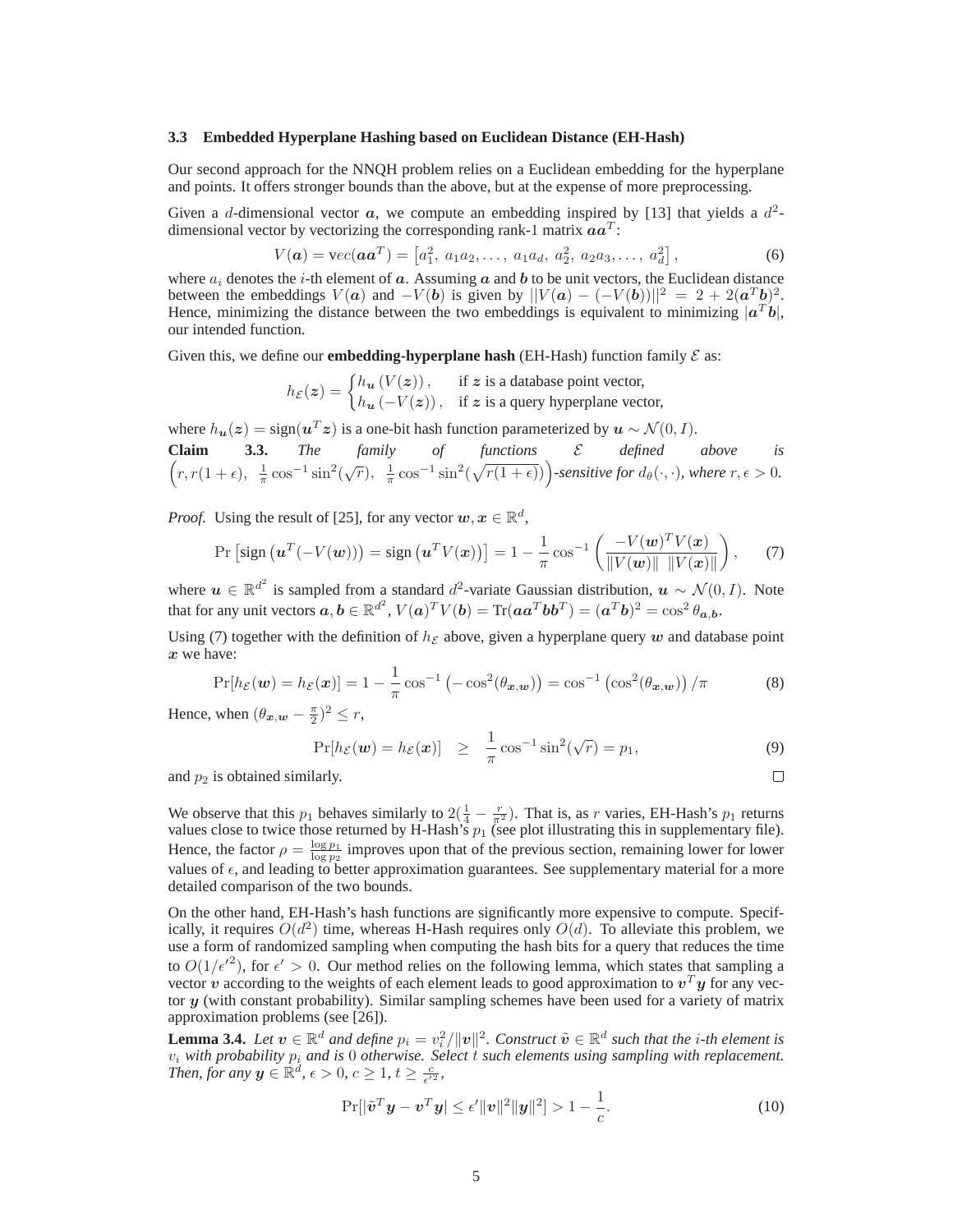We defer the proof to the supplementary material. The lemma implies that at query time our hash function  $h_{\mathcal{E}}(w)$  can be computed while incurring a small additive error in time  $\hat{O}(\frac{1}{\epsilon'^2})$ , by sampling its embedding  $V(w)$  accordingly, and then cycling through only the non-zero indices of  $V(w)$  to compute  $u^T(-V(w))$ . Note that we can substantially reduce the error in the hash function computation by sampling  $O(\frac{1}{\epsilon^{r_2}})$  elements of the vector w and then using  $vec(w\tilde{w}^T)$  as the embedding for w. However, in this case, the computational requirements increase to  $O(\frac{d}{\epsilon'^2})$ .

While one could alternatively use the Johnson-Lindenstrauss (JL) lemma to reduce the dimensionality of the embedding with random projections, doing so has two major difficulties: first, the  $d-1$ dimensionality of a subspace represented by a hyperplane implies the random projection dimensionality must still be large for the JL-lemma to hold, and second, the projection dimension is dependent on the sum of the number of database points *and* query hyperplanes. The latter is problematic when fielding an arbitrary number of queries over time or storing a growing database of points—both properties that are intrinsic to our target active learning application. In contrast, our sampling method is instance-dependent and incurs very little overhead for computing the hash function.

**Comparison to [13].** Basri et al. define embeddings for finding nearest subspaces [13]. In particular, they define Euclidean embeddings for affine subspace queries and database points which could be used for NNQH, although they do not specifically apply it to hyperplane-to-point search in their work. Also, their embedding is not tied to LSH bounds in terms of the distance function (2), as we have shown above. Finally, our proposed instance-specific sampling strategy offers a more compact representation with the advantages discussed above.

#### **3.4 Recap of the Hashing Approaches**

To summarize, we presented two locality-sensitive hashing approaches for the NNQH problem. Our first H-Hash approach defines locality-sensitivity in the context of NNHQ, and then provides suitable two-bit hash functions together with a bound on retrieval time. Our second EH-Hash approach consists of a  $d^2$ -dimensional Euclidean embedding for vectors of dimension  $d$  that in turn reduces NNHQ to the Euclidean space nearest neighbor problem, for which efficient search structures (including LSH) are available. While EH-Hash has better bounds than H-Hash, its hash functions are more expensive. To mitigate the expense for high-dimensional data, we use a well-justified heuristic where we randomly sample the given query embedding, reducing the query time to linear in  $d$ .

Note that both of our approaches attempt to minimize  $d_{\theta}(w, x)$  between the retrieved x and the hyperplane w. Since that distance is only dependent on the *angle* between x and w, any scaling of the vectors do not effect our methods, and we can safely treat the provided vectors to be unit norm.

### **3.5 Application to Large-Scale Active Learning**

The search algorithms introduced above can be applied for any task fitting their query/database specifications. We are especially interested in their relevance for making active learning scalable.

A practical paradox with pool-based active learning algorithms is that their intended value—to reduce learning time by choosing informative examples to label first—conflicts with the real expense of applying them to very large "unprepared" unlabeled datasets. Generally methods today are tested in somewhat canned scenarios: the implementor has a moderately sized labeled dataset, and simply withholds the labels from the learner until a given point is selected, at which point the "oracle" reveals the label. In reality, one would like to deploy an active learner on a massive *truly* unlabeled data pool (e.g., all documents on the Web) and let it crawl for the instances that appear most valuable for the target classification task. The problem is that a scan of millions of points is rather expensive to compute exhaustively, and thus defeats the purpose of improving overall learning efficiency.

Our algorithms make it possible to benefit from *both* massive unlabeled collections as well as actively chosen label requests. We consider the "simple margin" selection criterion for linear SVM classifiers [8, 9, 10]. Given a hyperplane classifier and an unlabeled pool of vector data  $\mathcal{U} = \{x_1, \ldots, x_N\}$ , the point that minimizes the distance to the current decision boundary is selected for labeling:  $x^* = \operatorname{argmin}_{x_i \in \mathcal{U}} |w^T x_i|$ . Our two NNQH solutions supply exactly the hash functions needed to rapidly identify the next point to label: first we hash the unlabeled database into tables, and then at each active learning loop, we hash the current classifier  $w$  as a query.<sup>2</sup>

<sup>&</sup>lt;sup>2</sup>The SVM bias term is handled by appending points with a 1. Note, our approach assumes linear kernels.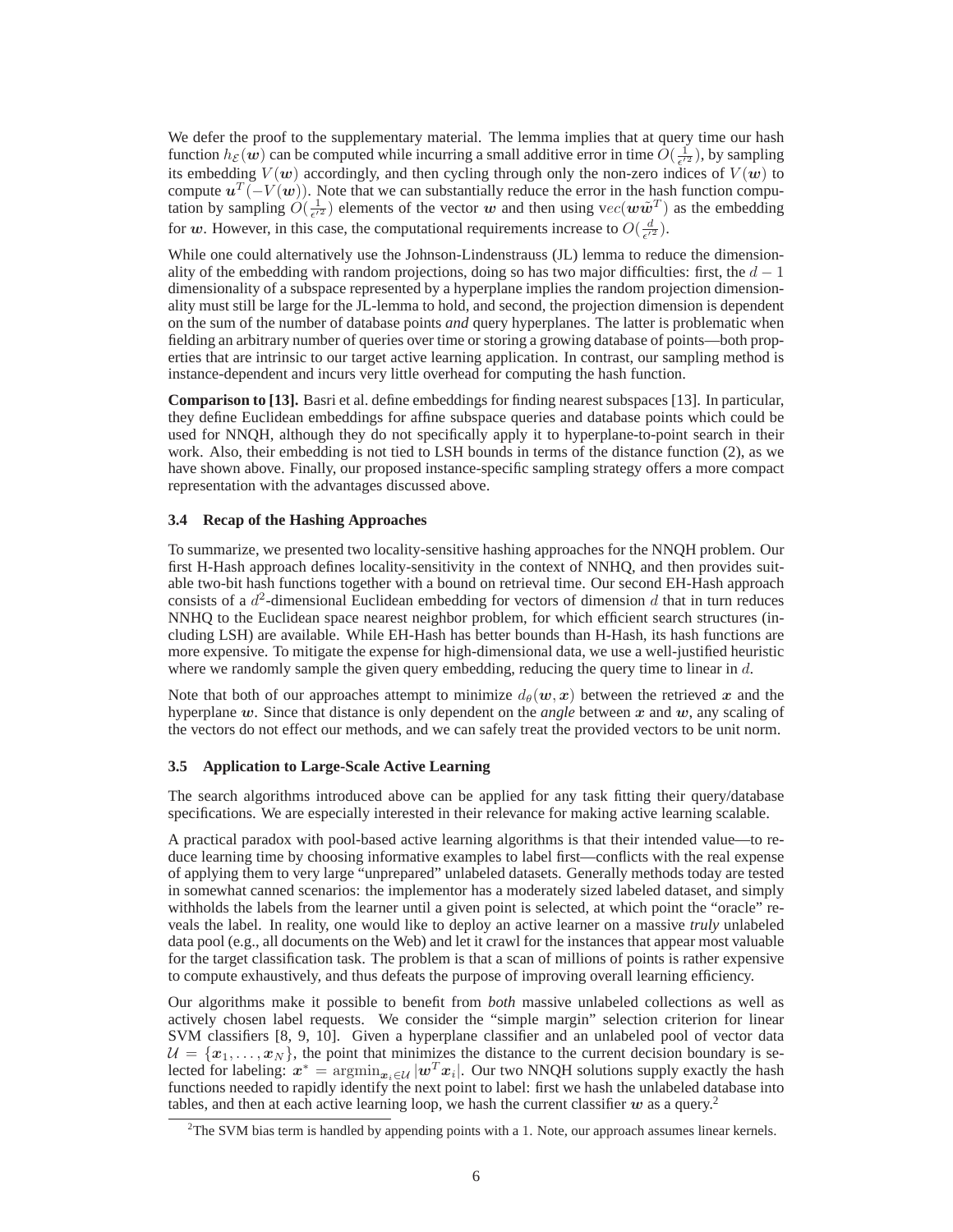

Figure 1: **Newsgroups results. (a)** Improvements in prediction accuracy relative to the initial classifier, averaged across all 20 categories and runs. **(b)** Time required to perform selection. **(c)** Value of  $|w^T x|$  for the selected examples. Lower is better. Both of our approximate methods (H-Hash and EH-Hash) significantly outperform the passive baseline; they are nearly as accurate as ideal exhaustive active selection, yet require 1-2 orders of magnitude less time to select an example. (Best viewed in color.)



Figure 2: **CIFAR-10 results. (a)-(c)** Plotted as in above figure. Our methods compare very well with the significantly more expensive exhaustive baseline. Our EH-Hash provides more accurate selection than our H-Hash (see (c)), though requires noticeably more query time (see (b)).

## **4 Results**

We demonstrate our approach applied to large-scale active learning tasks. We compare our methods (H-Hash in Sec. 3.2 and EH-Hash in Sec. 3.3) to two baselines: 1) passive learning, where the next label request is randomly selected, and 2) exhaustive active selection, where the margin criterion in (1) is computed over all unlabeled examples in order to find the true minimum. The main goal is to show our algorithms can retrieve examples nearly as well as the exhaustive approach, but with substantially greater efficiency.

**Datasets and implementation details.** We use three publicly available datasets. **20 Newsgroups** consists of 20,000 documents from 20 newsgroup categories. We use the provided 61,118-d bag-ofwords features, and a test set of 7,505. **CIFAR-10** [27] consists of 60,000 images from 10 categories. It is a manually labeled subset of the 80 Million Tiny Image dataset [28], which was formed by searching the Web for all English nouns and lacks ground truth labels. We use the provided train and test splits of 50K and 10K images, respectively. **Tiny-1M** consists of the first 1,000,000 (unlabeled) images from [28]. For both CIFAR-10 and Tiny-1M, we use the provided 384-d GIST descriptors as features. For all datasets, we train a linear SVM in the one-vs-all setting using a randomly selected labeled set (5 examples per class), and then run active selection for 300 iterations. We average results across five such runs. We fix  $k = 300$ ,  $N^{\rho} = 500$ ,  $\epsilon' = 0.01$ .

**Newsgroups documents results.** Figure 1 shows the results on the 20 Newsgroups, starting with the learning curves for all four approaches (a). The active learners (exact and approximate) have the steepest curves, indicating that they are learning more effectively from the chosen labels compared to the random baseline. Both of our hashing methods perform similarly to the exhaustive selection, yet require scanning an order of magnitude fewer examples (b). Note, Random requires ∼ 0 time. Fig. 1(c) shows the actual values of  $|w^T x|$  for the selected examples over all iterations, categories, and runs; in line with our methods' guarantees, they select points close to those found with exhaustive search. We also observe the expected trade-off: H-Hash is more efficient, while EH-Hash provides better results (only slightly better for this smaller dataset).

**CIFAR-10 tiny image results.** Figure 2 shows the same set of results on the CIFAR-10. The trends are mostly similar to the above, although the learning task is more difficult on this data, narrowing the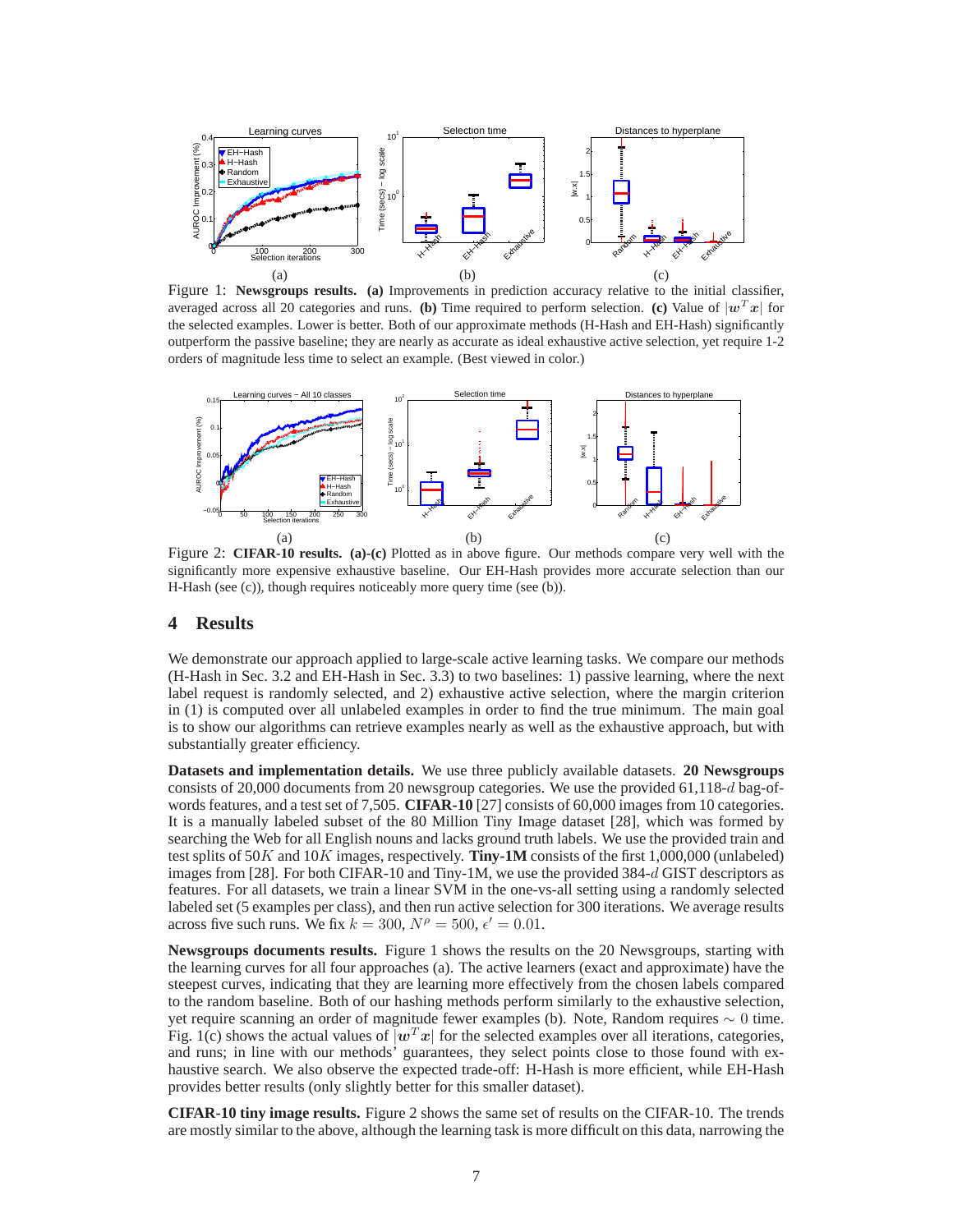

Figure 3: **(a)** First seven examples selected per method when learning the CIFAR-10 Airplane class. **(b)** Improvements in prediction accuracy as a function of the total time taken, including both selection and labeling time. By minimizing *both* selection and labeling time, our methods provide the best accuracy per unit time.



Figure 4: **Tiny-1M results. (a)** Error of examples selected. **(b)** Time required. **(c)** Examples selected by EH-Hash among 1M candidates in the first nine iterations when learning the Airplane and Automobile classes.

margin between active and random. Averaged over all classes, we happen to outperform exhaustive selection (Fig. 2(a)); this can happen since there is no guarantee that the best active choice will help test accuracy, and it also reflects the wider variation across per-class results. The boxplots in (c) more directly show the hashing methods are behaving as expected. Both (b) and (c) illustrate their tradeoffs: EH-Hash has stronger guarantees than H-Hash (and thus retrieves lower  $w^T x$  values), but is more expensive. Figure 3(a) shows example image selection results; both exhaustive search and our hashing methods manage to choose images useful for learning about airplanes/non-airplanes.

Figure 3(b) shows the prediction accuracy plotted against the total time taken per iteration, which includes both *selection* and *labeling* time, for both datasets. We set the labeling time per instance to 1 and 5 seconds for the Newsgroups and Tiny image datasets, respectively. (Note, however, that these could vary in practice depending on the difficulty of the instance.) These results best show the advantage of our approximate methods: accounting for both types of cost inherent to training the classifier, they outperform both exhaustive and random selection in terms of the accuracy gains per unit time. While exhaustive active selection suffers because of its large *selection* time, random selection suffers because it wastes expensive *labeling* time on irrelevant examples. Our algorithms provide the best accuracy gains by minimizing both selection and labeling time.

**Tiny-1M results.** Finally, to demonstrate the practical capability of our hyperplane hashing approach, we perform active selection on the one million tiny image set. We initialize the classifier with 50 examples from CIFAR-10. The 1M set lacks any labels, making this a "live" test of active learning (we ourselves annotated whatever the methods selected). We use our EH-Hash method, since it offers stronger performance.

Even on this massive collection, our method's selections are very similar in quality to the exhaustive method (see Fig. 4(a)), yet require orders of magnitude less time (b). The images (c) show the selections made from this large pool during the "live" labeling test; among all one million unlabeled examples (nearly all of which likely belong to one of the other 1000s of *classes*) our method retrieves seemingly relevant instances. To our knowledge, this experiment exceeds any previous active selection results in the literature in terms of the scale of the unlabeled pool.

**Conclusions.** We introduced two methods for the NNQH search problem. Both permit efficient large-scale search for points near to a hyperplane, and experiments with three datasets clearly demonstrate the practical value for active learning with massive unlabeled pools. For future work, we plan to further explore more accurate hash-functions for our H-hash scheme and also investigate sublinear time methods for non-linear kernel based active learning.

This work is supported in part by DARPA CSSG, NSF EIA-0303609, and the Luce Foundation.